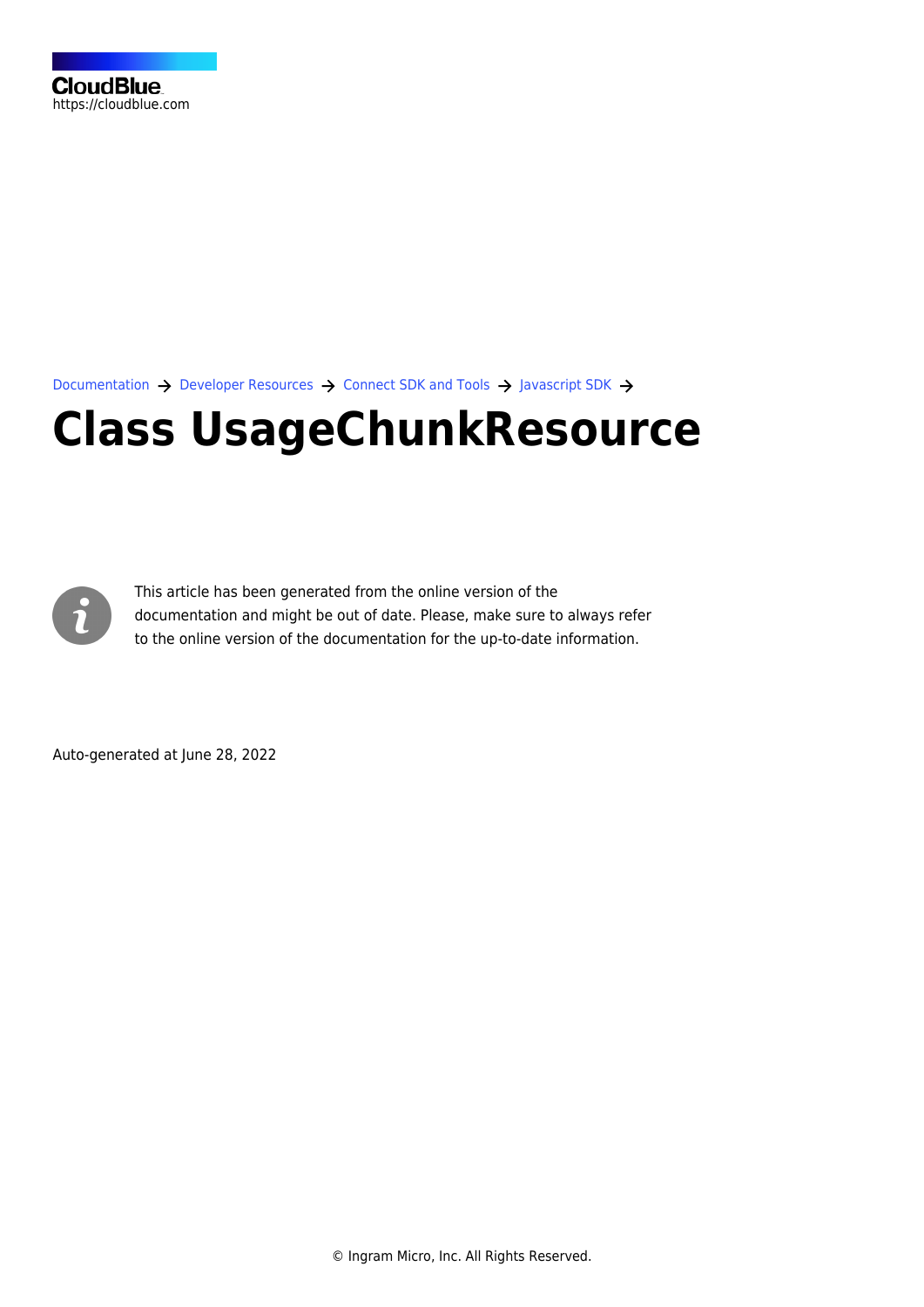

## <span id="page-1-0"></span>**UsageChunkResource ⇐ GenericResource**

The UsageFileResource class provides methods to access the usage file endpoint of the Cloud Blue Connect API.

**Kind**: global class **Extends**: GenericResource **Category**: Resources

- [UsageChunkResource](#page-1-0) ⇐ GenericResource
	- [new UsageChunkResource\(client\)](#page-1-1)
	- [.close\(id, externalBillingId, externalBillingNote\)](#page-1-2) ⇒ [UsageChunkResource](#page-1-0)
	- [.download\(id\)](#page-1-3) ⇒ UsageChunckResource
	- [.regenerate\(id\)](#page-2-0) ⇒ UsageChunckResource

## <span id="page-1-1"></span>**new UsageChunkResource(client)**

Creates a new instance of the UsageChunkResource class.

**Returns**: [UsageChunkResource](#page-1-0) – An instance of the UsageFileResource class.

<span id="page-1-2"></span>

| <b>Param</b> | Type          | <b>Description</b>                      |
|--------------|---------------|-----------------------------------------|
| client       | ConnectClient | An instance of the ConnectClient class. |

#### **usageChunkResource.close(id, externalBillingId, externalBillingNote) ⇒ [UsageChunkResource](#page-1-0)**

Close Chunk File.

**Kind**: instance method of [UsageChunkResource](#page-1-0) **Returns**: [UsageChunkResource](#page-1-0) – An instance of the UsageChunkResource.

| Param               | Type   | <b>Description</b>                       |
|---------------------|--------|------------------------------------------|
| id                  | string | The unique identifier of the Usage File. |
| externalBillingId   | string | Id of the billing to close chunk         |
| externalBillingNote | string | Note of the billing to close chunk       |

#### <span id="page-1-3"></span>**usageChunkResource.download(id) ⇒ UsageChunckResource**

Download Chunk File.